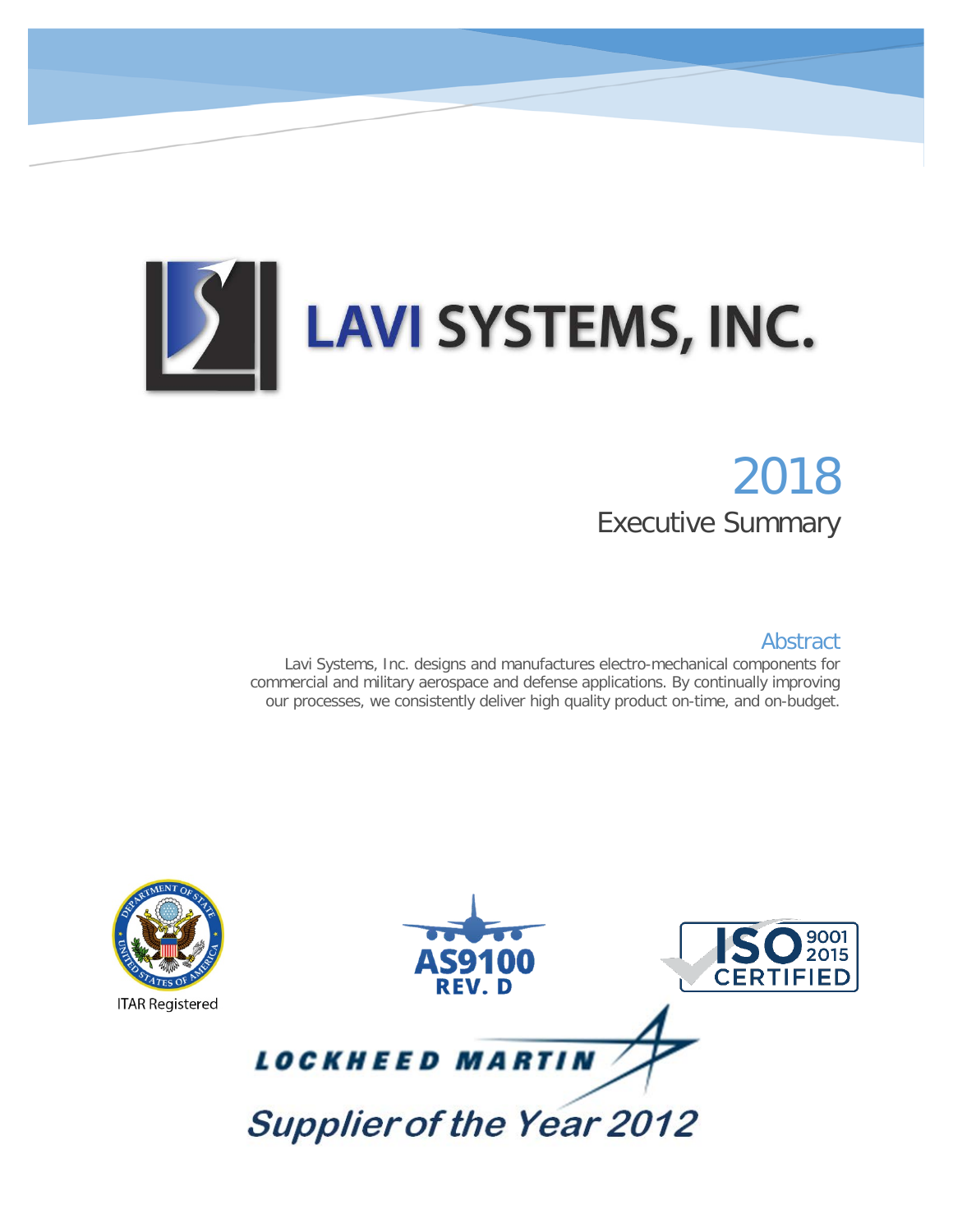

# **Executive Summary**

#### **Introduction:**

Since 1988, Lavi Systems, Inc. (LSI) has designed, qualified, and manufactured electronic and mechanical components for commercial and military applications. At LSI, we pride ourselves in providing superior quality, rapid product development, design innovation, and unparalleled customer support. Located in Los Angeles, LSI operates out of a 13,125 sq. ft. building equipped with state-of –the-art engineering tools, advanced prototyping equipment, and in-house testing capabilities.

# **Vision, Commitment, and Values:**

Our vision is to be the foremost and reliable supplier of aerospace equipment and achieve the highest standards in total performance through innovation, customer satisfaction, and quality commitment. Our pledge to our customers is to provide quality products, on time, and exceed performance expectations. We are dedicated to continuous improvement through teamwork, training, and quality management governed through the lens of our core values:

- Customer Satisfaction
- Maximizing Workforce Potential
- Exceptional Quality
- Promoting Innovation
- Honesty and Integrity

# **Cybersecurity:**

Lavi Systems is compliant to the NIST SP 800-171 security controls. Customers can be assured that sensitive information is protected using industry best-practices. Lavi employs 24/7 IT monitoring with Backup Disaster Recovery.

#### **Engineering:**

Lavi Systems, Inc. retains over 200 years of combined industry expertise and experience in major military, commercial, and business aircraft development programs. By using state-of-theart engineering software, including Enterprise Product Data Management (EPDM), and rapid 3D printing prototyping, LSI substantially reduces the cost of development and minimizes the timeframe from design to delivery. LSI is proud to involve the customer from the beginning to enhance feedback, joint develop requirements, and reduce delays in product development.